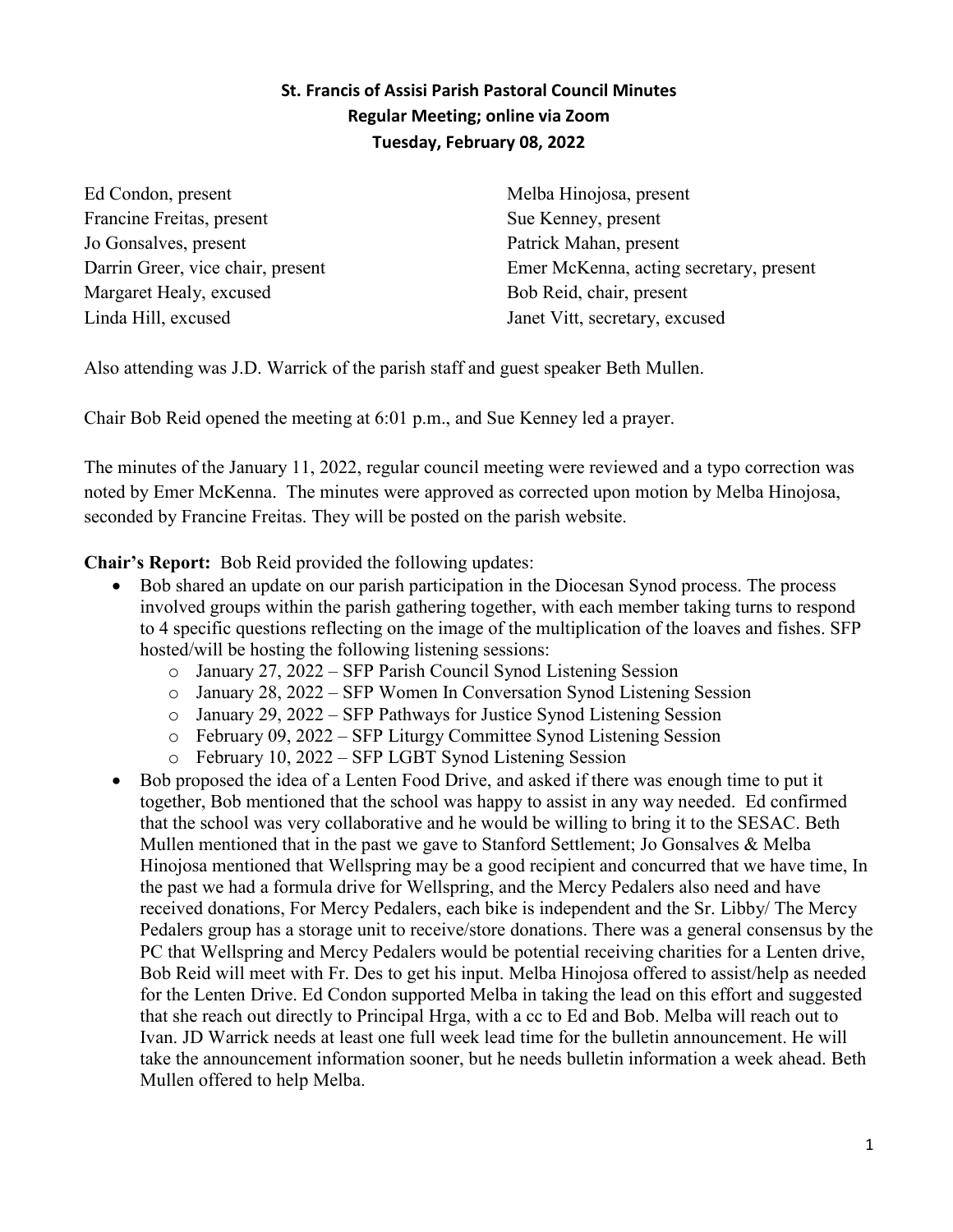**Family Promise:** Beth Mullen joined the meeting as a guest speaker to educate the council on Family Promise. Beth is the liaison between Family Promise and the Parish Council. There is a confederation of wide community of religious organizations supporting the efforts of Family Promise. The Family Promise mission is to move people from homelessness to temporary housing, so they may ultimately be housed in a stable manner. They provide assistance services connecting with daycare. The organization has been around for approximately 15 years and is nationwide. The help people access emergency rental assistance as part of the Covid-19 response. Preventing homelessness is important. Family Promise house 3 families for a week onsite, which allows the kids to go to school, the parents to go to work and provides a location for job searches/creating skills. During Covid-19 they had to go to a model where the families were house in hotels. Churches provide financial support and supplies such as Safeway cards. Prior to Covid-19 they had three tiny homes built on their properties. The tiny homes were furnished and able to provide shelter for three small families. The City of Sacramento helped with the communal facilities, such as a kitchen and bathroom. They also support one larger family was housed in a hotel. After a stay of less than 90 days they graduate and transition to more permanent housing such as the Salvation Army apartment complexes.

SFP supports Family Promise by sharing half the costs with Trinity Cathedral of the initial donation of \$1,500. SFP had additional correspondence in which we agreed to contribute 50% of the donation three more times:

- **March 20, 2022 -** \$925
- **August 16, 2022 -** \$925
- **November 6, 2022 -** \$925

There is hope that post Covid-19 that we can become a little more hands on with supporting the families, for example, by cooking meals for the families. Hotels are more expensive to host families – with a typical weekly cost of \$1,850. The tiny homes are less expensive at approximately \$140 per night/\$980 per week. At this time Family Promise is only asking for financial support from the Church community.

Ed commented that he loves the program, and wonders if it's time to educate the parish on what Family Promise does. What would that educational plan be – maybe an informational piece in the bulletin so people before familiar with the program? Beth said she would be happy to write something up for the bulletin. She will send it to JD for publication. Francine thanked Beth for all her hard work.

**Staff Liaison Report:** JD Warrick shared the following updates:

**Channel Subscribers:** Total of 503 subscribers to the St. Francis of Assisi Channel to date, up from 496 last month.

**826 total views** from the Jan/Feb videos.

## **SUNDAY 9:30am MASS**

 $01/16 - 220$  views 01/23 – 186 views  $01/30 - 212$  views 02/06 – 160 views

## **OTHER MASSES**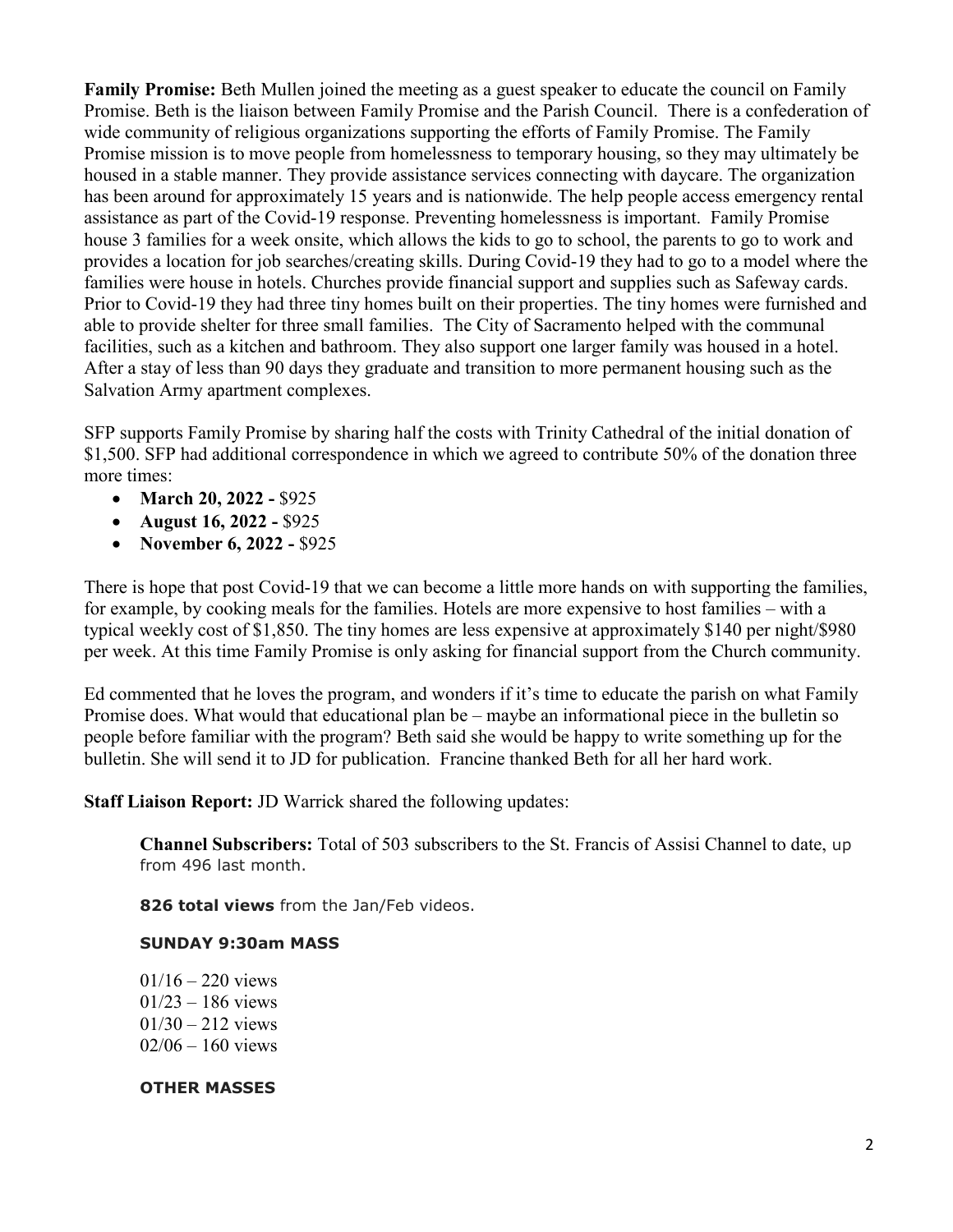01/29 – Wedding, 48 views

**Parish Center:** JD informed the council that an alarm system was installed at the Parish Center on Monday, February 7, 2022. They will be notifying the staff of the new system. The Finance Council was involved, and the system was part of a comprehensive look at all the systems, functioning fire alarms etc. and are changing the protection package to ensure the safeguarding of all the staff/volunteers/parishioners and safeguarding of the parish's physical assets.

**North State Ecumenical Conference:** Patrick Mahan reported on the Livestream Special Event for the Week of Prayer for Christian Unity that was held on Tuesday, January 18, 2022 from 3:00 p.m. to 6:30 p.m. There was a range of guests/speakers including Rev. Aidan Rontani of the Episcopal Church, a panel of several faith leaders from different Christian faiths in Sacramento, and Rev. Rola Al Ashkar of Westminster Presbyterian Church as the featured speaker. It was a very successful event, and the livestream had 453 views. It was wonderful to see everyone get along and Patrick is looking forward to next year's event. Francine Freitas commented about the diverse representation of male, female, and transgender faith communities. Overall Francine thought it was very good and well attended. She enjoyed the different religions that were represented and the enthusiasm. She was impressed with how knowledgeable and easy to work with everyone was, and found it empowering to watch women work together. Sue Kenney commented that she also watched it, and that it grabbed her. The council thanked Patrick for his update and share his anticipation for next year's event.

**Pathways:** Francine Freitas reported that the Pathways team completed their Synod Listening session, and that Patrick and Marie did a great job as facilitators. The listening session took almost three hours and was a positive experience. Francine reported that Pathways will be sponsoring a Zoom presentation on February 28, where Sister Janet Ackerman, OP, a Dominican Sister, will share her experience working with refugees. JD received the announcement for 02/13 bulletin and subsequent bulletins leading up to the event.

**Elementary School-CSAC Report:** Ed reported on the Gala and the accreditation. The school gala is on March 12, and will be a hybrid virtual event. The school is going through accreditation, and an assignment of reading/reviewing documents.

As an aside, Ed ran into Julie Roton from Stanford Settlement Teen Center and they had a casual/informal discussion about the needs of the Teen Center. There was reflection on how positive the diaper drive was and the response from the parish and the school. Ed was wondering if at some point we could raise awareness to support their summer after school program. Teens are in great need now, and there is a large learning gap that has been revealed through Covid-19. Francine suggested having a bulletin announcement to raise funds for them – it is something for us to think about for future food/clothing drives/fundraiser events.

**Faith Formation:** Week 15 – The children continue to do well online. Confirmation has been scheduled for Saturday, March 26, at the 5:15pm Mass. The Vicar General, Fr. Chris Frazer, will be there to confirm parish young people, 21 SFE students and 10 Faith Formation students. Thanks to Jo Gonsalves and Kent, and to all our Catechists (Melissa Terry, and Stacie and Jared Jensen) for all they do in helping our children prepare for their Sacraments and growth in their faith.

**Other business:** Ed Condon asked if we could put the Outreach Working Group Report as an agenda item for discussion at the next PC meeting.